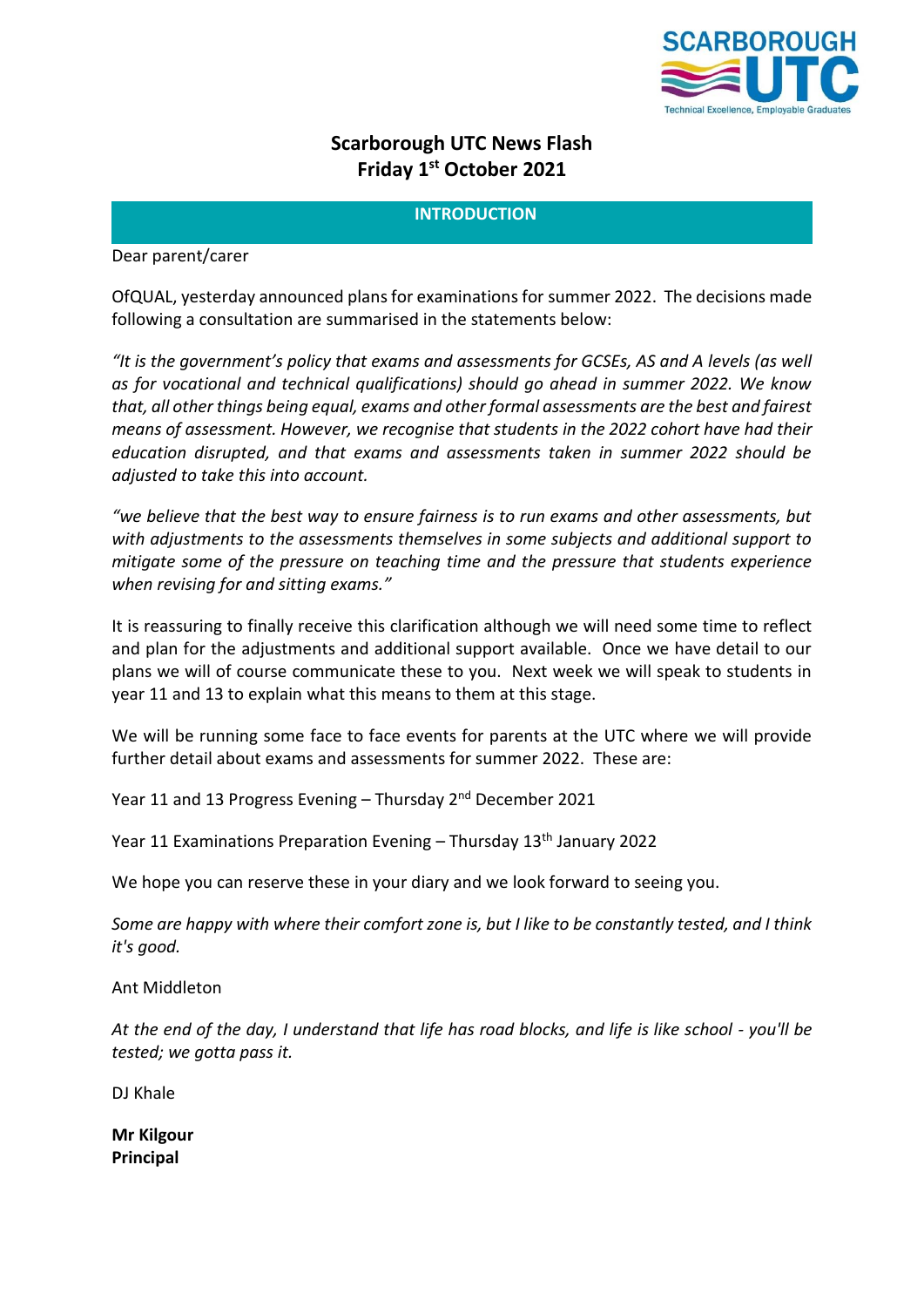# **T&L@SUTC**

This week Year 12 students have received employer information in order to make applications to our employer partners for industrial support throughout their time here at Scarborough UTC. Involvement in the CDP will enable students to gain direct support from their chosen employers through mentoring sessions, industrial visits and, where possible, work experience. Employers supporting our students this year include GCHQ, McCain, Testcard, Unison, Northern Powergrid, Xandor, Schneider, Firmac and Osprey - thank you so much to those organisations for their support! Our students having access to industry professionals for contextual support such as this is what makes the Career Development Programme so great, and the opportunity to study at sixth form at Scarborough UTC so unique.

# **TECHNICAL EXCELLENCE**

News from Systems Control this week - a really good week with year 11 proving their printed circuit board designs were working correctly using virtual equipment. Sometimes documenting progress can be a chore - especially if you just want to get to the finished product - but it is vital that our learners demonstrate the outstanding progress they are making with screenshots and photos of their work as it progresses. We will need to be taking photos during manufacturing for portfolio evidence. Well done for students who successfully completed their first exam paper independent study - please keep checking your online classroom to keep upto date.

Year 10 have this week worked creating printed circuit boards from circuit diagrams using computer aided design, at the start of the course we are exploring LED's and resistors in series and parallel - and enjoying the simulation features where they can test and model circuit performance on screen! It has been a concern that so many students did not complete their online Kahoot task, even after it was re-set - so a reminder for students to carefully check their online classroom to see if they have feedback or tasks to do.

Y12 and 13 have been getting further involved with creating DC networks and using test equipment, special mention to Ryan who has been impressive with his use of Ohm's Law and Kirchhoff's Law so far - everyone has a pre-assessment follow up task to do ahead of Monday's lesson -so I'm looking forward to seeing your progress.

Finally- a huge thanks to our robotics and electronics enrichment group -they are getting stuck into both robotics and soldering skills- a fantastic way to end the week! Have a great weekend, from Mr Brown

# **ASSESSMENT AND CURRICULUM**

#### All Years

All assessment information, Attendance, Professional values, behaviour and target information is published on the My Child at schools app. This is a secure and personal portal that allows you to assess the progress of your child at any time. Invites for the portal have been issued. If there are any issues accessing the app, please report this to [enquiries@scarboroughutc.co.uk](mailto:enquiries@scarboroughutc.co.uk) for further assistance.

Behaviour and Safety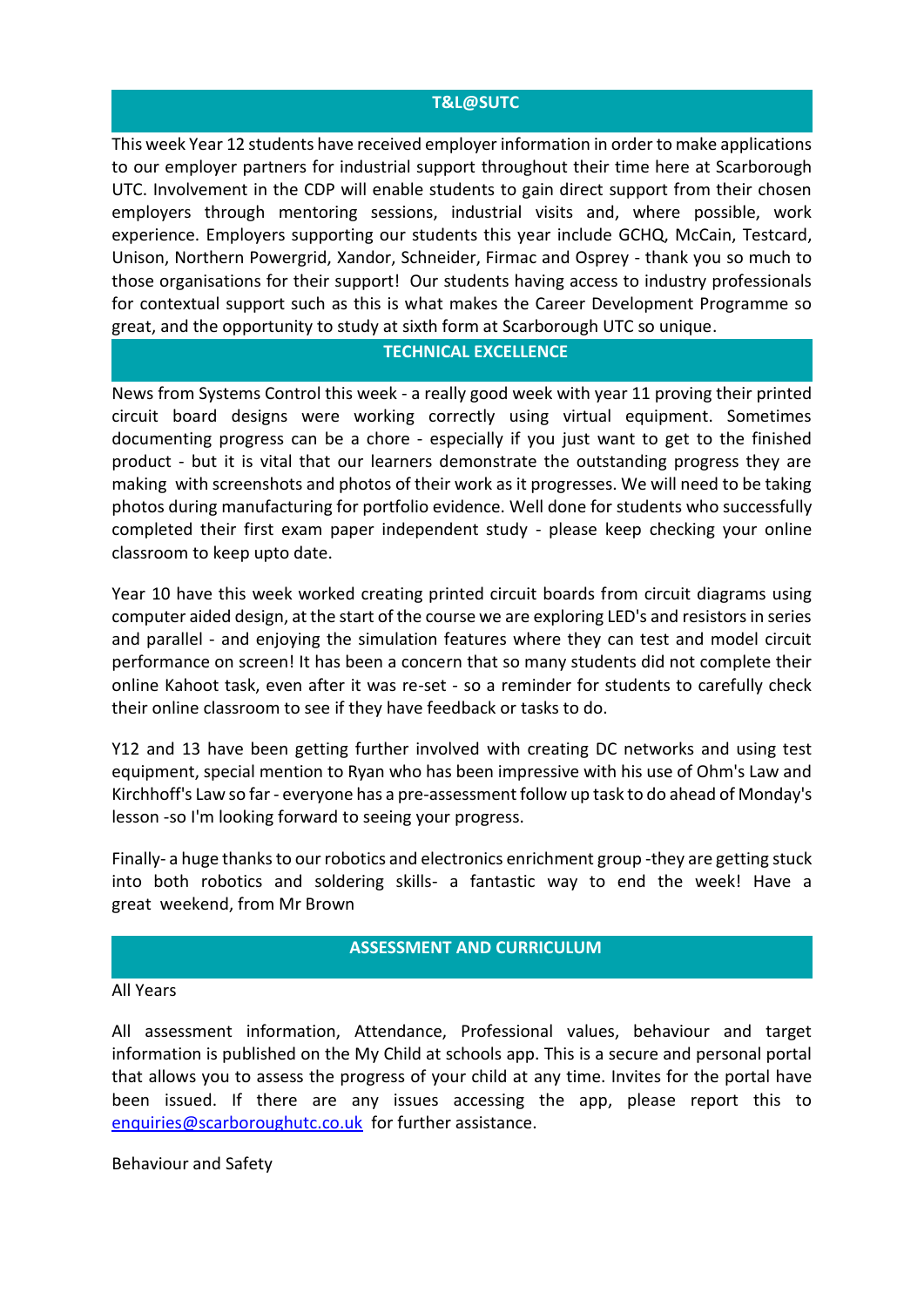It is important to continue the highest standards of business dress policy and ensure that equipment, stationary and scientific calculators are checked regularly.

Maintaining 100% attendance is important to ensure we can continue to support progress effectively. Students are supported through tutor time with attendance challenges. Attendance will be an important focus for all students to ensure we can support attainment throughout the Autumn term.

Curriculum and Assessment

Year 10

Interim formative assessment begun the week commencing  $27<sup>th</sup>$  September. This information is used to provide feedback on settling in Evening on the Thursday 21st October 2021.

Year 11

It is vital that revision plans are in place and students make a strong start to prepare for forthcoming assessments and to ensure coursework is completed to a very good standard. Engineering offer evening catch up sessions to assist with coursework expectations. The assessment period begins on 1<sup>st</sup> November 2021.

Year 12

Interim formative assessment begun week commencing 27<sup>th</sup> September. This information is used to provide feedback on settling in Evening on Thursday 21st October 2021.

Year 13

It is vital that revision plans are in place and students make a strong start to prepare for forthcoming assessments and to ensure coursework is completed to a very good standard. Engineering offer evening catch up sessions to assist with coursework expectations. The assessment period begins on 1<sup>st</sup> November 2021.

# **SIXTH FORM**

Students in Year 13 of the Sixth Form have had an interview skills session with our Careers Officer.

Year 13 students have submitted drafts of their personal statements.

Students applying to university should continue to use UCAS Hub to research University places.

Year 12 students completed their second employability skills workshop with M and G Skills for Life as part of their enrichment. Congratulations to all those in Year 12 who had a mock interview last week. Their feedback sheets have been emailed to them and contain some very positive comments.

The career development programme booklets have been given to all of our Year 12 students and copies are also on our Sixth Form Classroom. If students would like to apply for a business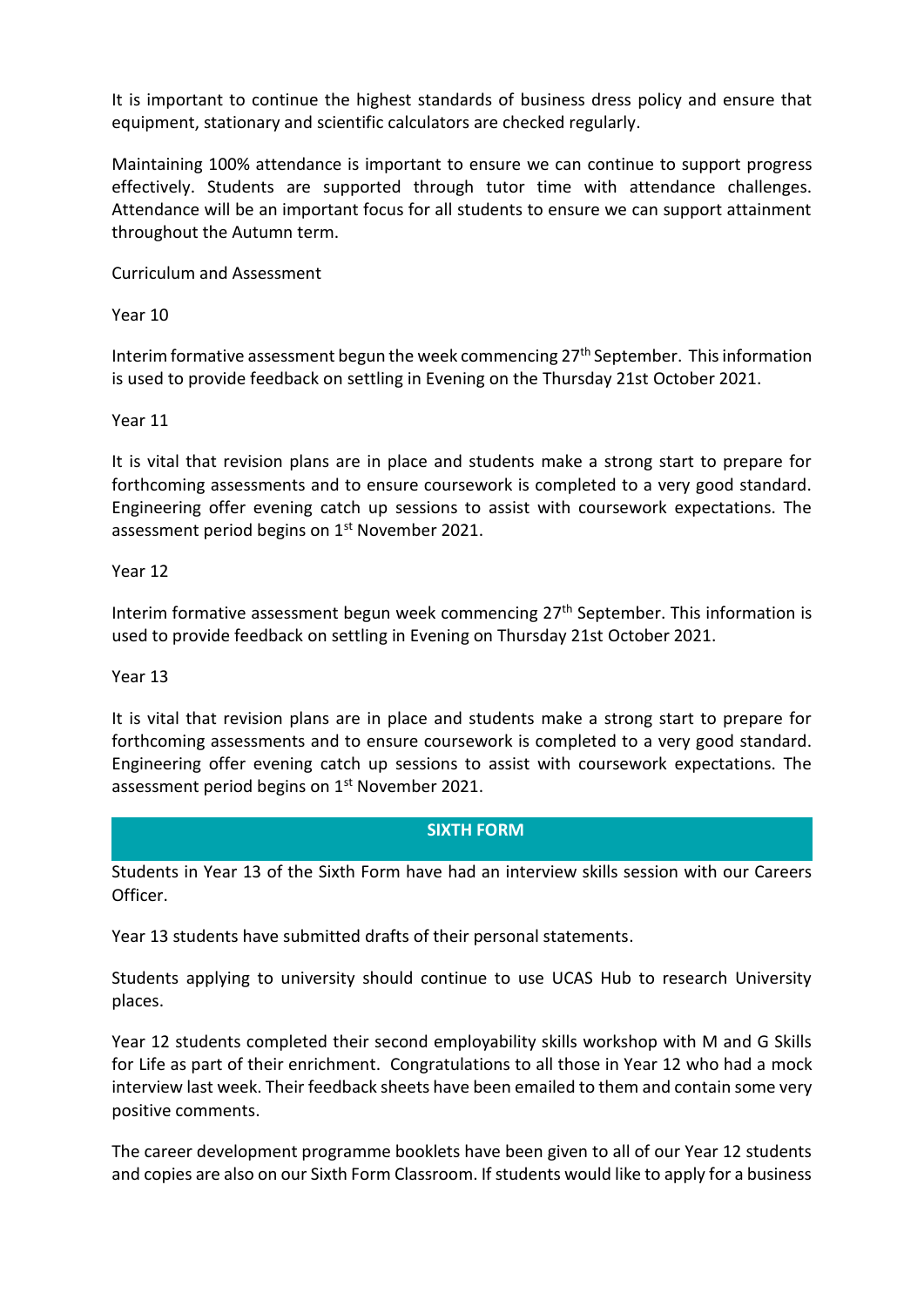mentor during their studies they have until October 8<sup>th</sup> at 1pm to apply and should email their application to Miss Griffiths: [natalie.griffiths@scarboroughutc.co.uk](mailto:natalie.griffiths@scarboroughutc.co.uk)

# **CAREERS**

Careers Officer Neil Forster was in college this week interviewing sixth form students and giving them information advice and guidance about their futures. He recommends that all students take the National Careers Skills test to help guide them with their future choices: <https://nationalcareers.service.gov.uk/skills-assessment>

Work Experience takes place for Year 11 and Year 13 from  $18<sup>th</sup> - 22<sup>nd</sup>$  October. This means students will not be in college but will be on a work placement. Well done to all who have returned their forms. Students who have not returned forms by Monday will be allocated to a placement by the college. This is in order for all insurance checks to be completed.

**ETHOS**

Our theme of the week has been Stress Management. Students have learnt about the power of mindfulness and breathing techniques as a means of dealing with stress. Students have been taught in their tutor sessions and assembly the different ways of stress management: eating healthily, sleeping, exercise, connecting with friends, positive self-talk and breathing techniques.

In the world of work stress is accountable for a large part of sickness and so learning techniques to manage this is an important skill.

Our Macmillan Coffee Morning took place today and we raised £188.64 for this charity. Thank you for your support. It was great to see our student presidents and student leaders in the sixth form organise and lead this morning. Thanks also to Miss Cooper for her support.

# **Students of the Month:**

Congratulations to the following students for showing the highest levels of self-management in the college in September:

Year 10 - Mya Crane

Year 11 - Dylan Jones

Year 12 - Caitlin O'Reilly

Year 13 - Arran Garbutt

| <b>DATES FOR YOUR DIARY</b>            |                                                                            |
|----------------------------------------|----------------------------------------------------------------------------|
| Professional development training day: | Friday 8 <sup>th</sup> October 2021                                        |
| Autumn half term:                      | Monday 25 <sup>th</sup> October to Friday 29 <sup>th</sup> October<br>2021 |